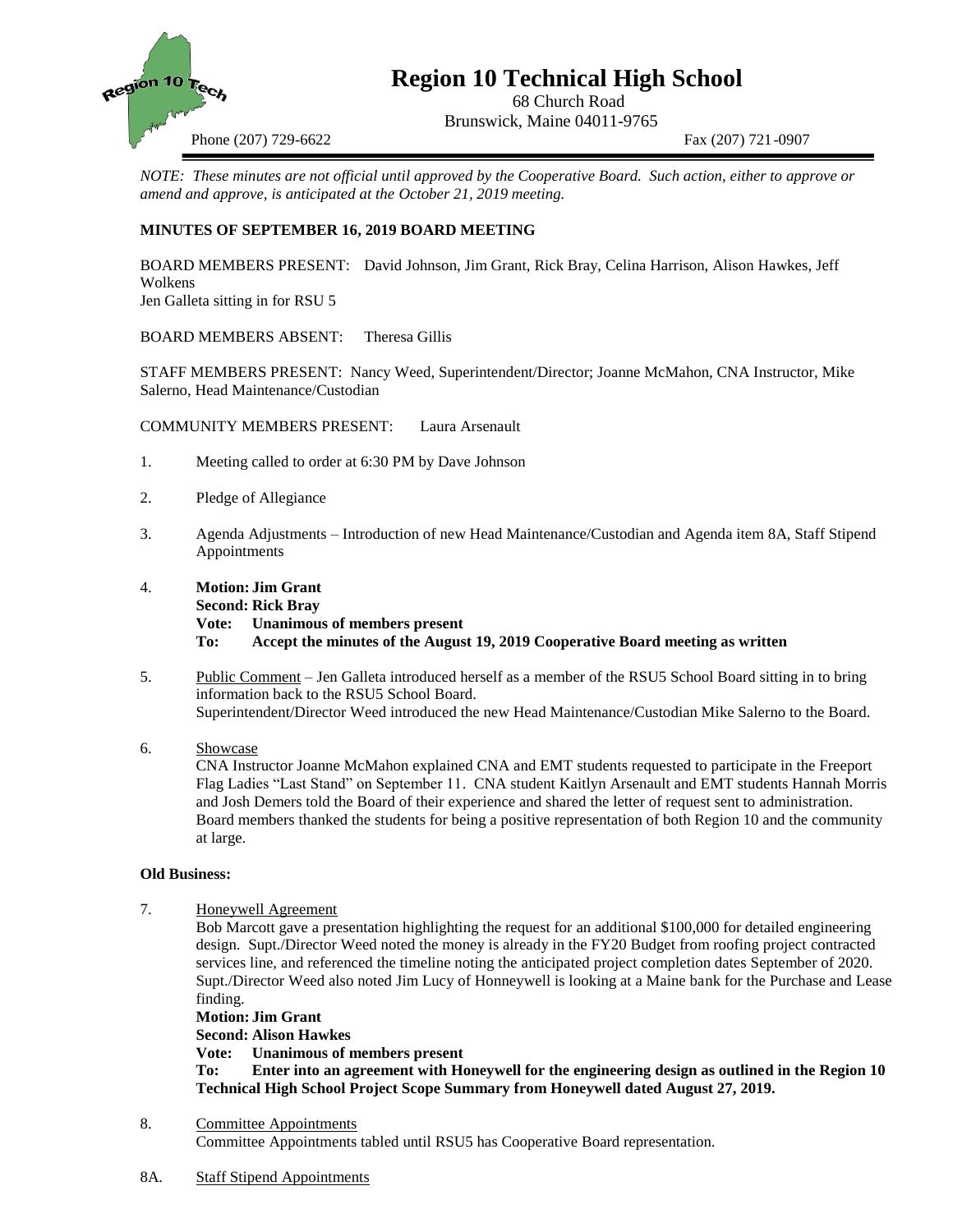# **Motion: Rick Bray Second: Celina Harrison**

### **Vote: Unanimous of members present**

## **To: Approve the appointments of Jean Palmer as the SkillsUSA advisor, Kellie Gardner as the NTHS advisor, and Jay Danforth as the Safety Coordinator**

9. Board Goals/Strategic Plan

Supt./Director Weed supplied a handout. Craig Freshly from Good Group Decisions has been invited to attend the October meeting and assit the Board in developing a strategic plan and timeline.

#### **New Business:**

10. Committee Reports

Finance Committee – Budget to Actual being uploaded into the new system. Tammy Fields has started as the full-time bookkeeper.

MELMAC Committee – While not a Board committee, Supt./Director Weed reference the MELMAC update on the reverse of the Superintendent/Director report

#### 11. Superintendent/Director Report

- We have had a busy start to the year with many new student faces. Enrollment is up and will be available for the October meeting.
- The CNA and EMT students went to Freeport to supper the Freeport Flag Ladies last day. They were very well received by the crowd at the event.
- OSHA training is underway for students who would like to earn their 10 Hour OSHA safety card.
- We have started our Middle School Experience and have 11 students enrolled for the first quarter. Students are transported to Region 10 with high school Region 10 students and then go to the shop to work with Wade Boudreau.
- Our Pre-Engineering program at Mt. Ararat has 7 middle school students and 6 high school students enrolled. This looks to be an exciting start to the year.
- We would like to welcome Maverick Archer as our new Educational Technician and Mike Salerno as our new Head of Maintenance.
- Professional Development in August included field trip to Pratt & Whitney, IDEXX, Sanford Technical Center and PATHS in Portland.
- Jay Danforth and Steve Leunig represented Region 10 at the High A Vet job hiring fair in Augusta on August 29.

### MELMAC Update

- With a carry-over of about \$7000, we have about \$21,000 of grant money to spend this year
- R10 is trying three new initiatives related to the grant and its goals:
	- 1. A new student council. This will be a student-led organization that will help define the scope, purposes, and activities of the organization this year. Their goal is to improve student voice and promote cohesion among Region 10 students—especially bridging the divide between "upstairs" and "downstairs" programs. About fourteen students from a variety of programs have asked to participate in leadership or advisory capacities.
	- 2. An incentive program to improve post-secondary planning and engagement. Student Services Coordinator will meet with all juniors (twice) and seniors (four times) this year to create goals for post-secondary planning and assist students in reaching those goals. Four year college, two year college, certificate programs, the military, and work will be be valued equally—it is the effort and planfulness by which they prepare that will result in incentives—many of which will also promote school spirit. T-Shirts or vests with the R10 logo, trips to Portland or Boston, and laptop and tool set giveaways are examples of such incentives. These are practices used across the state by other MELMAC recipients we hope to use here.
	- 3. An Alumni Association to
		- build critical support for Region 10 and its graduates long term
		- to provide perspective to current students through forums about school, work, and life
		- and to create networks for careers, opportunities, advice, etc.

Safety Committee Update

 We are still looking for a board member who might be willing to serve on our Safety Team, which meets at 7:15 every first Wednesday of the month during the school year.